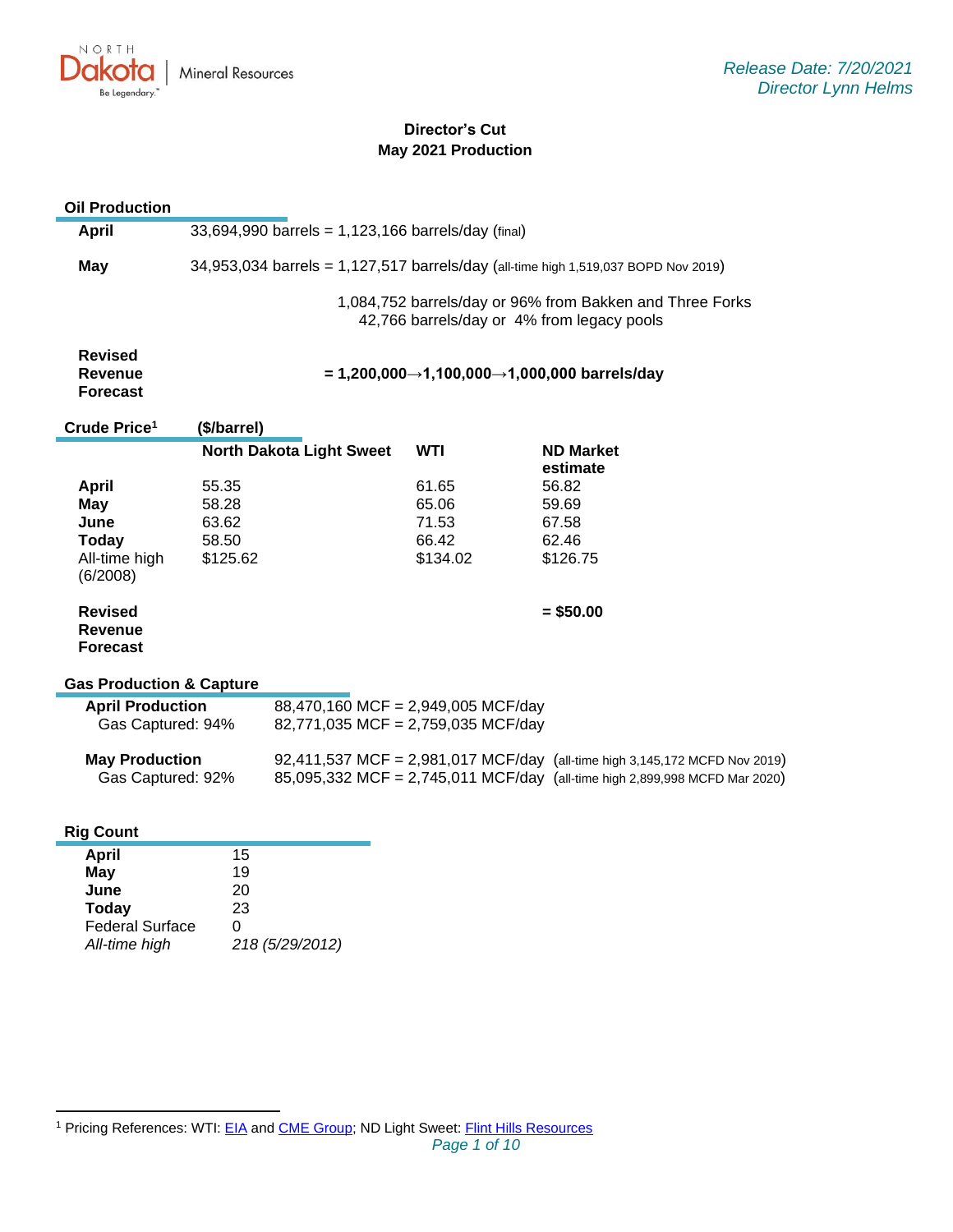**Mineral Resources** 

### **Wells**

 $N$   $\cap$   $R$   $T$   $\vdash$ 

|                                              | April                    | May                                                                                                                                                                                          | June                                                            | <b>Revised Revenue Forecast</b>                   |
|----------------------------------------------|--------------------------|----------------------------------------------------------------------------------------------------------------------------------------------------------------------------------------------|-----------------------------------------------------------------|---------------------------------------------------|
| <b>Permitted</b>                             | 51 drilling<br>0 seismic | 46 drilling<br>0 seismic                                                                                                                                                                     | 75 drilling<br>0 seismic<br>(All-time high was 370 - Oct. 2012) |                                                   |
| <b>Completed</b>                             | 31 (Final)               | 41 (Revised)                                                                                                                                                                                 | 47 (Preliminary)                                                | $30 \rightarrow 40 \rightarrow 50 \rightarrow 60$ |
| Inactive <sup>2</sup>                        | 2,088                    | 2.348                                                                                                                                                                                        |                                                                 |                                                   |
| <b>Waiting on</b><br>Completion <sup>3</sup> | 731                      | 677                                                                                                                                                                                          |                                                                 | -                                                 |
| <b>Producing</b>                             | 16.395                   | 16,612 (Preliminary)<br>(NEW all-time high<br>16,612 in April<br>2021)<br>14,414 (87%) from<br>unconventional Bakken-<br><b>Three Forks</b><br>2,198 (13%) from legacy<br>conventional pools | ٠                                                               | ۰                                                 |

## **Fort Berthold Reservation Activity**

|                                  | Total   | <b>Fee Land</b> | <b>Trust Land</b> |
|----------------------------------|---------|-----------------|-------------------|
| Oil Production (barrels/day)     | 256.384 | 101.918         | 154.455           |
| Drilling Rigs                    |         |                 |                   |
| Active Wells                     | 2.568   | 642             | 1.926             |
| Waiting on completion            | 64      |                 |                   |
| <b>Approved Drilling Permits</b> | -226    |                 | 197               |
| <b>Potential Future Wells</b>    | 3.984   | 1 122           | 2.862             |

## **Drilling and Completions Activity & Crude Oil Markets**

The drilling rig count was stable in the mid 50's second half of 2019 through May 2020. Drilling rig count fell 65% from January 2020 to May 2021 and is slowly increasing.

The number of well completions has been low and volatile since April 2020 as the number of active completion crews dropped from 25 to 1 then increased to 6 in May 2021 and to 8 this week.

OPEC+ reached a deal Sunday to phase out 5.8 million barrels per day of oil production cuts by September 2022 as prices of the commodity hit their highest levels in more than two years. Coordinated increases in oil supply from the group, known as OPEC+, will begin in August. Overall production will increase by 400,000 barrels per day on a monthly basis from that point onward.

The International Energy Agency estimates a 1.5 million barrel per day shortfall for the second half of this year, indicating a tight market despite the gradual OPEC supply boost. EIA now estimated that supply and demand are balanced with demand returning to 2019 levels until second quarter 2022.

<sup>2</sup> Includes all well types on IA and AB statuses: **IA** = Inactive shut in >3 months and <12 months;

**AB** = Abandoned (Shut in >12 months)

<sup>&</sup>lt;sup>3</sup> The number of wells waiting on completions is an estimate on the part of the director based on idle well count and a typical five-year average. Neither the State of North Dakota, nor any agency officer, or employee of the State of North Dakota warrants the accuracy or reliability of this product and shall not be held responsible for any losses caused by this product. Portions of the information may be incorrect or out of date. Any person or entity that relies on any information obtained from this product does so at his or her own risk.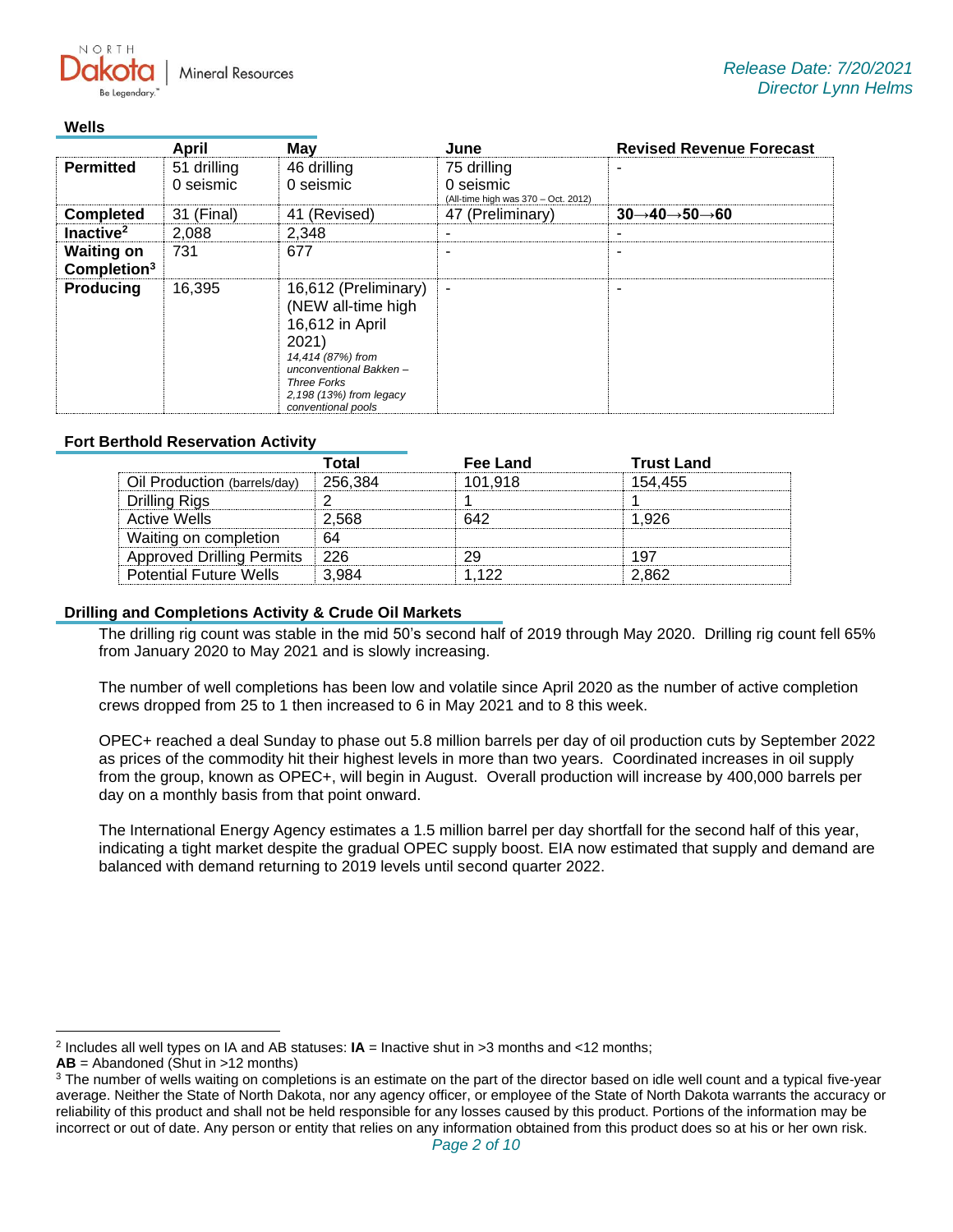**Mineral Resources** 



Crude oil transportation capacity including rail deliveries to coastal refineries is adequate, but could be disrupted due to:

- US Appeals Court for the ninth circuit upholding of a lower court ruling protecting the Swinomish Indian Tribal Community's right to sue to enforce an agreement that restricts the number of trains that can cross its reservation in northwest Washington state.
- DAPL Civil Action No. 16-1534 continues, but the courts have now ruled that DAPL can continue normal operations through March 2022.

Drilling activity is slowly increasing. Operators continue to maintain a permit inventory of approximately 12 months.

#### **Gas Capture**

NORTH

US natural gas storage is now 7% below the five-year average. Crude oil inventories are below normal in the US, but world storage is above the five-year average.

The price of natural gas delivered to Northern Border at Watford City increased to \$23.42/MCF February 17 and has returned to a significantly higher than normal level of \$3.26/MCF today. This results in a current oil to gas price ratio of 19 to 1. The state wide gas flared volume from April to May increased 46,036 MCFD to 236,008 MCF per day, and the percent flared increased to 7.8% while Bakken capture percentage decreased to 93%.

| The historical high flared percent was 36% in 09/2011.                                                                                                                                                       | The Commission established the following gas<br>capture goals:                                                                                                                                                |  |  |
|--------------------------------------------------------------------------------------------------------------------------------------------------------------------------------------------------------------|---------------------------------------------------------------------------------------------------------------------------------------------------------------------------------------------------------------|--|--|
| Gas Capture Details:<br>74%<br>Statewide<br>92%<br>77%<br>Statewide Bakken<br>93%<br>80%<br>93%<br>Non-FBIR Bakken<br>85%<br>FBIR Bakken<br>93%<br>88%<br>Trust FBIR Bakken<br>93%<br>91%<br>84%<br>Fee FBIR | October 1, 2014 - December 31, 2014<br>January 1, 2015 - March 31, 2016<br>April 1, 2016 - October 31, 2016<br>November 1, 2016 - October 31, 2018<br>November 1, 2018 - October 31, 2020<br>November 1, 2020 |  |  |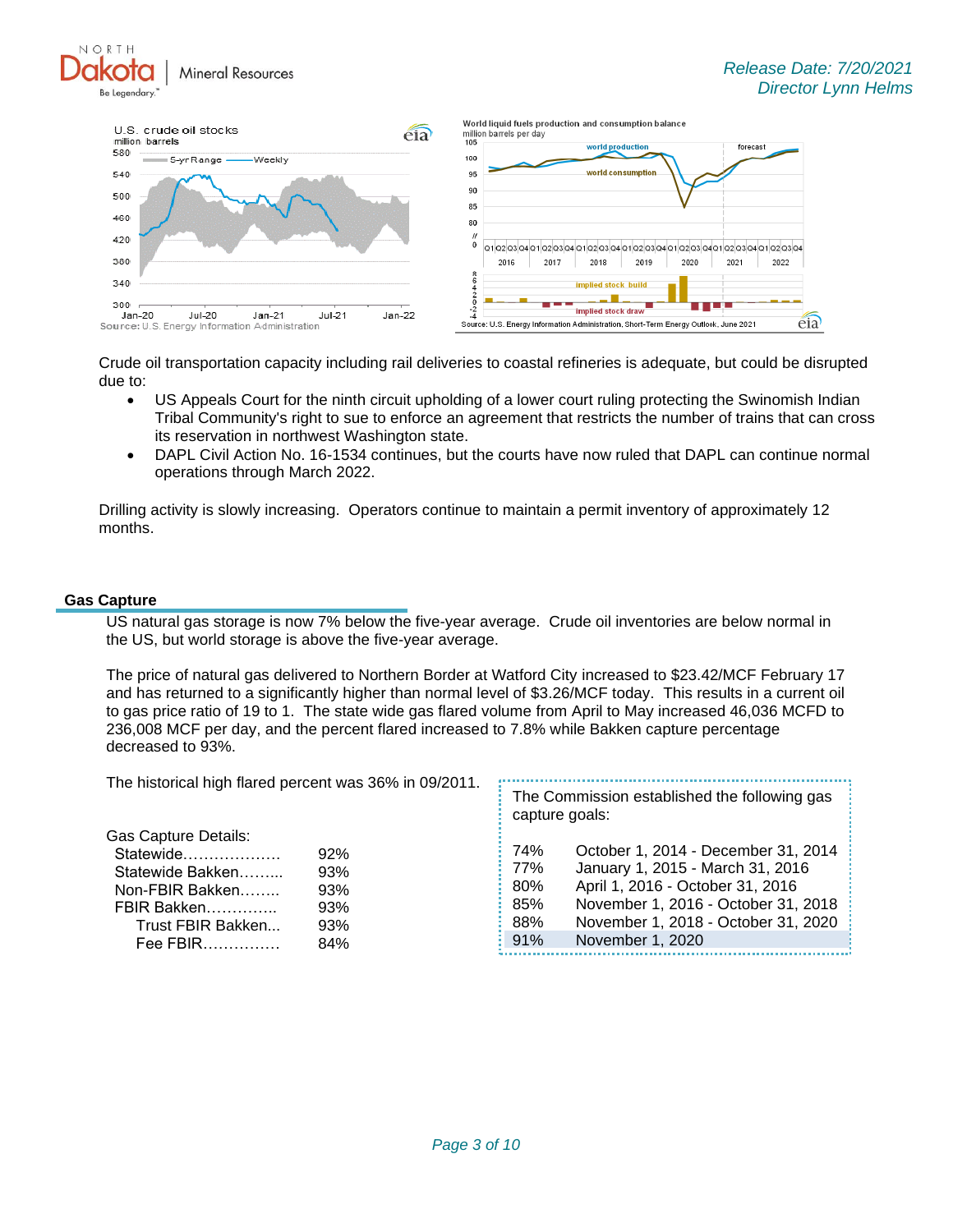

## **Seismic**

Seismic activity has stopped.

| <b>Active</b><br><b>Surveys</b> | Recording   NDIC Reclamation<br><b>Projects</b> | Remediating | $\blacksquare$ Suspended $\blacksquare$ Permitted |  |
|---------------------------------|-------------------------------------------------|-------------|---------------------------------------------------|--|
|                                 |                                                 |             |                                                   |  |

## **Agency Updates**

**BIA** has published a new final rule to update the process for obtaining rights of way on Indian land. The rule was published 11/19/15 and became effective 12/21/15. The final rule can be found at

[https://www.federalregister.gov/articles/2015/11/19/2015-28548/rights-of-way-on-indian-land.](https://gcc02.safelinks.protection.outlook.com/?url=https%3A%2F%2Fwww.federalregister.gov%2Farticles%2F2015%2F11%2F19%2F2015-28548%2Frights-of-way-on-indian-land&data=04%7C01%7Ckahaarsager%40nd.gov%7C6cf12c7622b04af0345608d94badc2d0%7C2dea0464da514a88bae2b3db94bc0c54%7C0%7C0%7C637624031935573790%7CUnknown%7CTWFpbGZsb3d8eyJWIjoiMC4wLjAwMDAiLCJQIjoiV2luMzIiLCJBTiI6Ik1haWwiLCJXVCI6Mn0%3D%7C1000&sdata=RXsy6e3uu7%2BCyVDZyN3Bu%2B8yq2sUt3LEca020OTMLcs%3D&reserved=0) On 3/11/16, the Western Energy Alliance filed a complaint and motion for a temporary restraining order and/or a preliminary injunction. On 04/19/16, the US District court for the District of North Dakota issued an order denying the motion for a preliminary injunction. The new valuation requirements were resulting in increased delays so BIA provided a waiver that expires 04/05/2020. On 03/09/2020 the NDIC submitted comments supporting an extension of that waiver through 04/05/2021 to allow infrastructure development to continue while BIA develops and implements the new process. NDIC comments can be found at<http://www.nd.gov/ndic/ic-press/Sweeney%20letter%20200309.pdf>

**BLM on 1/20/21 DOI issued order 3395** implementing a 60 day suspension of Federal Register publications; issuing, revising, or amending Resource Management Plans; granting rights of way and easements; approving or amending plans of operation; appointing, hiring or promoting personnel; leasing; and permits to drill. On 1/27/21 President Biden issued an executive order that mandates a "pause" on new oil and gas leasing on federal lands, onshore and offshore, "to the extent consistent with applicable law," while a comprehensive review of oil and gas permitting and leasing is conducted by the Interior Department. There is no time limit on the review, which means the president's moratorium on new leasing is indefinite. The order does not restrict energy activities on lands the government holds in trust for Native American tribes. **What is the percentage of federal lands in ND?**

Mineral ownership in ND is 85% private, 9% federal (\$% Indian lands and 5% federal public lands), and 6% state. 66% of ND spacing units contain no federal public or Indian minerals, 24% contain federal public minerals, 9% contain Indian minerals,1% contain both

### **How many potential wells could be delayed or not drilled by a Biden administration ban on drilling permits and hydraulic fracturing on federal lands?**

A spatial query found 3,443 undrilled wells in spacing units that would penetrate federal minerals, 2,902 undrilled wells in spacing units would penetrate BIA Trust minerals (700 tribal minerals and 2,202 allotted minerals), and the total number of wells potentially impacted is 6,345. The minimum number of future Bakken wells is 24,000 so the 3,443 wells on federal public lands =  $14\%$ , and the 2,902 wells on trust lands =  $12\%$ .

### **What is the potential federal royalty loss from a Biden administration ban on drilling permits and hydraulic fracturing on federal lands?**

A recent study from University of Wyoming estimated the ND loss as follows: 2021-2025 \$76 million, 2026-2030 \$113 million, 2031-2035 \$160 million, and 2036-2040 \$221 million for a total of \$570 million over 15 years. Please note that 50% of the royalties on federal public lands go to the state and 50% of the state share goes to the county where the oil was produced.

The U.S. Interior Department announced 3/9/21 it will launch its review of the federal oil and gas leasing program on 3/25/21, a key step that will determine whether the Biden administration will permanently halt new leases on federal land and water. The review will kick off with a public forum on oil and gas leasing on federal land and water, with participants representing industry, environmental conservation and justice groups, labor and others, and commence an online comment period. This input would inform an interim report to be released in early summer outlining next steps and recommendations on the future of the program and what can be done to reform how leases are managed, how much revenue should go to taxpayers and other issues.

On 7/7/21 North Dakota sued the Department of Interior (DOI), Secretary of Interior Debra Haaland, Bureau of Land Management (BLM), Director of the BLM Nada Culver, and Director of the Montana-Dakotas BLM John Mehlhoff in US District Court for the District of North Dakota. The lawsuit requests the court: Compel the Federal Defendants to hold quarterly lease sales.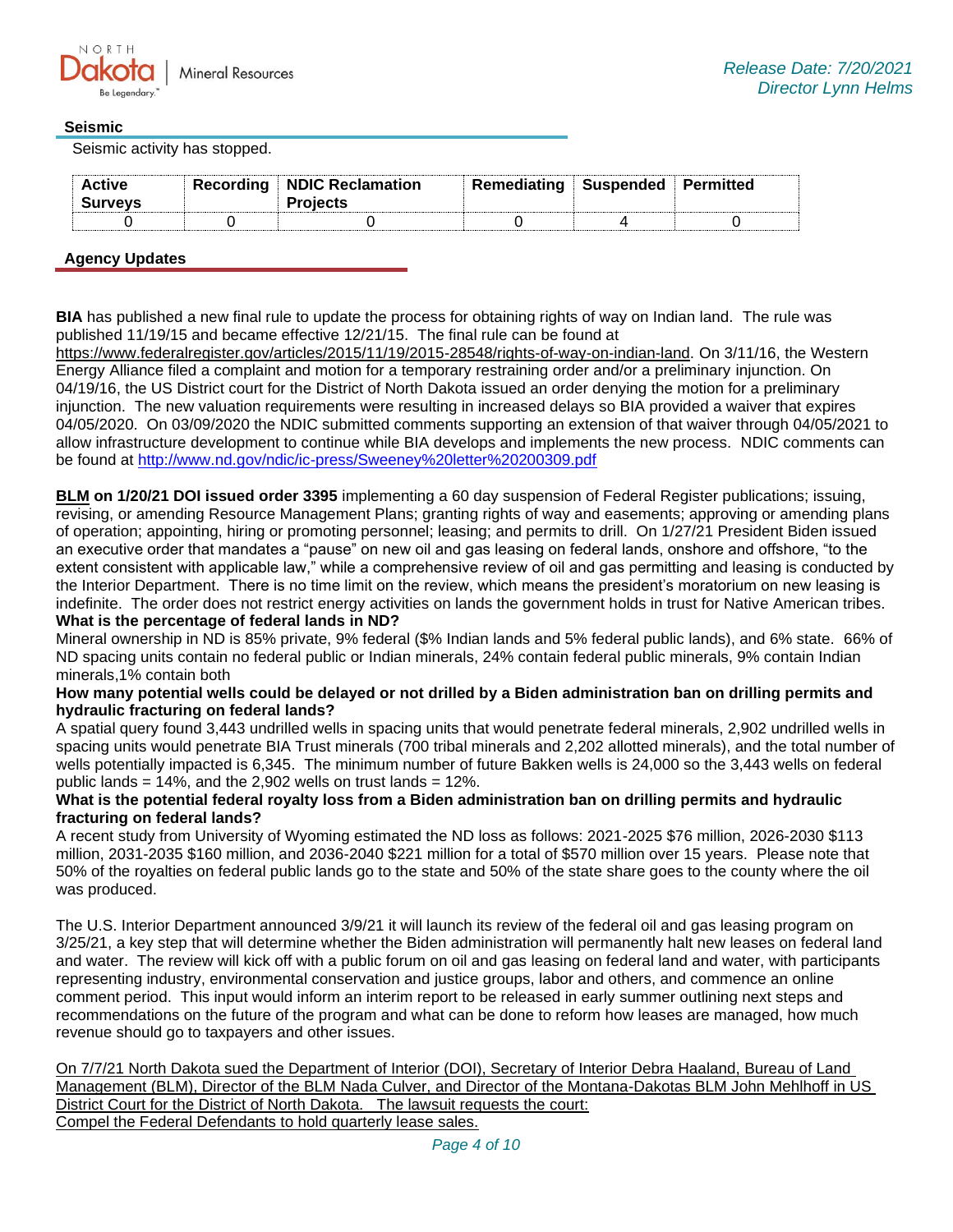

Prohibit the Federal Defendants from cancelling quarterly lease sales.

Enjoin the Secretary implementing a moratorium on federal lease sales.

Declare that Federal Defendants are in violation of MLA, FLPMA, NEPA, and APA.

Grant other relief sought and as the court deems proper to remedy the violations.

There are 811 tracts nominated for pending lease sales in ND

566 are pending NEPA or surface manager concurrence

236 are fully evaluated, and waiting for scheduled auction – value to ND 1,011 wells and \$4.8 billion (GPT, OET, NDTL royalties, federal royalties, sales tax and income tax)

9 planned for auction Q1 and Q2 2021 6 for March and 3 for June – value to ND 20 wells and \$82.3 million (GPT, OET, NDTL royalties, federal royalties, sales tax and income tax)

#### **BLM published a new final rule 43 CFR Parts 3100, 3160 and 3170 to update and replace its regulations on venting and flaring of natural gas** effective 1/17/16. The final rule can be viewed online at

[https://www.blm.gov/programs/energy-and-minerals/oil-and-gas/operations-and-production/methane-and-waste](https://gcc02.safelinks.protection.outlook.com/?url=https%3A%2F%2Fwww.blm.gov%2Fprograms%2Fenergy-and-minerals%2Foil-and-gas%2Foperations-and-production%2Fmethane-and-waste-prevention-rule&data=04%7C01%7Ckahaarsager%40nd.gov%7C6cf12c7622b04af0345608d94badc2d0%7C2dea0464da514a88bae2b3db94bc0c54%7C0%7C0%7C637624031935583717%7CUnknown%7CTWFpbGZsb3d8eyJWIjoiMC4wLjAwMDAiLCJQIjoiV2luMzIiLCJBTiI6Ik1haWwiLCJXVCI6Mn0%3D%7C1000&sdata=d9JIwQbaqJ8ywp71jg4%2B52p7lAn407o1f%2FWbPlXp0nU%3D&reserved=0)[prevention-rule](https://gcc02.safelinks.protection.outlook.com/?url=https%3A%2F%2Fwww.blm.gov%2Fprograms%2Fenergy-and-minerals%2Foil-and-gas%2Foperations-and-production%2Fmethane-and-waste-prevention-rule&data=04%7C01%7Ckahaarsager%40nd.gov%7C6cf12c7622b04af0345608d94badc2d0%7C2dea0464da514a88bae2b3db94bc0c54%7C0%7C0%7C637624031935583717%7CUnknown%7CTWFpbGZsb3d8eyJWIjoiMC4wLjAwMDAiLCJQIjoiV2luMzIiLCJBTiI6Ik1haWwiLCJXVCI6Mn0%3D%7C1000&sdata=d9JIwQbaqJ8ywp71jg4%2B52p7lAn407o1f%2FWbPlXp0nU%3D&reserved=0). North Dakota, Wyoming, Montana, Western Energy Alliance, and IPAA filed for a preliminary injunction to prevent the rule going into effect until the case is settled. A hearing in Casper, Wyoming was held 1/6/17. On 1/16/17 the court denied all of the petitioners' motions for preliminary injunctions. **On 2/3/17 the US House of Representatives voted 221-191 to approve a Congressional Review Act resolution against the rule.** On 3/28/17 President Trump issued an executive order which in part directs "The Secretary of the Interior shall review the following final rules, and any rules and guidance issued pursuant to them, for consistency with the policy set forth in section 1 of this order and, if appropriate, shall, as soon as practicable, suspend, revise, or rescind the guidance, or publish for notice and comment proposed rules suspending, revising, or rescinding those rules:". This rule is included in the list as item (iv). North Dakota plans to continue active participation in the litigation of this rule until the BLM takes final action eliminating the rule. **On 5/10/17 the Senate voted 51 to 49 against the CRA, allowing the rule to remain in effect.** On 6/27/17 U.S. D. Ct. Judge Skavdahl granted BLM's motion to extend the merits briefing schedule by 90 days, based on BLM's APA 705 stay and BLM's representations regarding its plans to reconsider the VF Rule. Opening briefs were filed 7/3/17. On 7/5/17 California and New Mexico sued BLM in the U.S. District Court for the Northern District of California, seeking a declaratory judgement that BLM's APA 705 stay was illegal and vacating the stay. The relief they request would vacate the stay of the January 2018 compliance et al deadlines, bringing them all back into force. BLM officials encouraged North Dakota to intervene. On 7/12/17 a group of NGOs including the Fort Berthold Protectors of Water and Earth Rights filed a separate suit against the BLM in federal court in the U.S. District Court for the Northern District of California, seeking a declaratory judgement that BLM's APA 705 stay was illegal and vacating the stay. California and New Mexico, along with various environmental groups, have challenged BLM's stay in the Northern District of California, and filed a motion for summary judgment on 7/26/17. On 8/24/17 North Dakota filed a response supporting BLM's motion, a motion to intervene, and a motion to change venue to Wyoming in an attempt to prevent all of the litigation regarding the timing of the Flaring Rule, including the future rulemakings further extending compliance deadlines that BLM has stated that it intends to publish, could end up in front of the magistrate judge in the Northern District of California instead of Judge Skavdahl in Wyoming. On 10/04/17 the federal magistrate judge in the Northern District of California granted the summary judgement motion by California, New Mexico, and several NGOs throwing out BLM's administrative and temporary postponement of several of the future rules compliance dates/obligations. On 10/05/17 the BLM issued a Federal Register Notice for a proposed rule that if finalized will delay certain requirements of the BLM Rule until 1/17/2019. North Dakota submitted comments to (1) support BLM's decision to delay certain compliance requirements and (2) continue to make the record that BLM exceeded its authority to promulgate the rule in the first place with particular emphasis on the specific/unique North Dakota considerations at issue. NDIC comments are available at [http://www.nd.gov/ndic/ic-press/dmr-blm](http://www.nd.gov/ndic/ic-press/dmr-blm-comments17-11.pdf)[comments17-11.pdf.](http://www.nd.gov/ndic/ic-press/dmr-blm-comments17-11.pdf) BLM, the states of CA & NM, and the NGOs supporting the current final rule were granted an extension to file response briefs to December  $11<sup>th</sup>$  in the WY court. On  $11/29/17$  North Dakota filed a response to industry petitioner's motion for a preliminary injunction supporting a preliminary or permanent injunction. On 12/4/17 USDOJ petitioned the 9<sup>th</sup> US Judicial Circuit Court in San Francisco to review and overturn the Northern District of California court's November decision ordering the US Bureau of Land Management to make oil and gas producers comply with the methane emissions requirements while the rules are being reviewed. On 12/7/17 BLM published a rule in the Federal Register delaying the methane regulation until January 2019, saying the previous rule is overly burdensome to industry. Officials said the delay will allow the federal Bureau of Land Management time to review the earlier rule while avoiding tens of millions of dollars in compliance costs to industry that may turn out to be unnecessary. On 12/19/17 BLM was sued by California, New Mexico, and a large group of NGOs in the Northern District of California federal court over the 12/7/17 rule extending certain compliance dates in BLM's 2016 Rule. The complaint requests that BLM's extension rule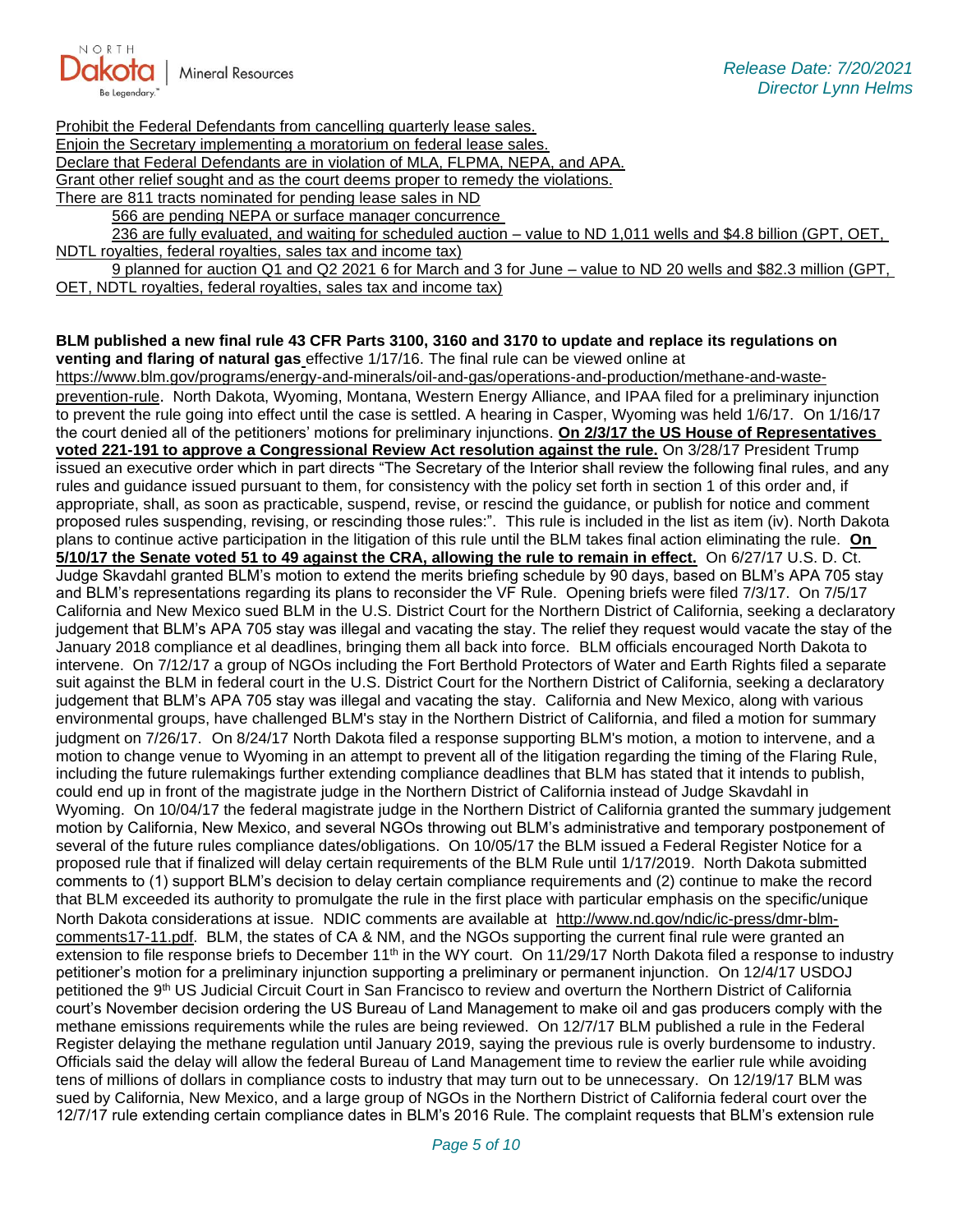

be set aside and the provisions it relates to reinstated. On 12/26/17 BLM filed a motion seeking to stay the litigation in the U.S. District Court case in WY and to vacate the 1/5/2018 briefing deadline, a motion in which the industry trade associations and Montana and Wyoming joined. North Dakota and Texas filed a short response on 12/27/17 asking the Court to deny the motion or allow until 1/12/18 to fully respond to BLM's holiday week motion. On 12/29/17 the Wyoming district court granted BLM's motion to stay the 2016 Rule challenge litigation. On 2/22/18 BLM published a new rule proposal to revise the 2016 final Waste Prevention Rule (also known as the venting and flaring rule). The proposed rule would eliminate duplicative regulatory requirements and re-establish long-standing requirements that the 2016 final rule sought to replace. The Federal Register notice specifically requested comment on ways that the BLM can reduce the waste of gas by incentivizing the capture, reinjection, or beneficial use of the gas. NDIC comments can be viewed at [http://www.nd.gov/ndic/ic-press/blm%20comments%20180417.pdf.](http://www.nd.gov/ndic/ic-press/blm%20comments%20180417.pdf) On 2/22/18 Judge Orrick in the Northern District of California entered a preliminary injunction against the BLM's "Suspension Rule" which suspended for one year certain compliance deadlines in BLM's Venting and Flaring Rule. Judge Orrick also denied North Dakota's motion to transfer the case to the District of Wyoming where Judge Skavdahl had stayed the original rule on the grounds that parties were protected by the Suspension Rule. The immediate effect of this decision was to reinstate the BLM Venting and Flaring Rule in full, along with compliance deadlines that became effective 1/17/2018, and remove the protections relied upon by Judge Skavdahl the District of Wyoming case. On 3/7/18 U.S. District Court Judge Skavdahl granted the North Dakota/Texas Motion to lift the stay in the challenge to the BLM's Venting & Flaring Rule. The California Court explicitly adopted North Dakota's central position in intervention - stating that "I express no judgment whatsoever in this opinion on the merits of the [V&F] Rule," showing great deference to Judge Skavdahl and the existing case in his Court and rejecting the California, NM, and NGOs request to uphold the V&F Rule. On 4/4/18 U.S. District Judge Skavdahl issued an order granting Wyoming's request for a partial stay of the Rule under Section 705 of the APA. The Court's limited Stay Order provides immediate relief to industry, but the balance of the Rule, including BLM's unlawful exercise of authority over State and private mineral interests through an over-inclusive application of communitization remains. The Court denied the North Dakota/Texas motion to move forward to complete briefing on the merits, and also denied industry's motion for a preliminary injunction. The Court expressed frustration with " the administrative dysfunction" reflected by this case as it ping-pongs between the District Courts of Wyoming and California and BLM's various attempts to delay, rescind or replace the Rule, concluding that "going forward on the merits at this point remains a waste of judicial resources and disregards prudential ripeness concerns." On 4/5/18 15 NGOs filed a Notice of Appeal with the 10th Circuit. California & New Mexico followed suit on 4/5/18 and have now also filed an appeal with the 10th Circuit. On 9/12/18 North Dakota filed a brief in the 10<sup>th</sup> Circuit Court of Appeals urging the Court, if it chooses to reverse the Wyoming district court's Stay Order, to remand the case back to the Wyoming district court with direction to finish this protracted legal process by promptly proceeding to a ruling on the merits. On 9/18/18 BLM issued their final rule revising the Obama-era Waste Prevention Rule, also referred to as the venting and flaring rule. The new rule will better align venting and flaring regulations with President Trump's priorities on energy development, job creation, and reduced compliance costs. These changes will also allow BLM to recognize existing state regulatory efforts and avoid duplicative requirements. In response to comments and after further consideration, the BLM made the following modifications to the proposed rule in this final rule: (1) Clarification that the 24-hour limit on royalty-free flaring during downhole well maintenance and liquids unloading in § 3179.104 applies "per event"; (2) Addition of a standard for "applicable rules, regulations, or orders" of a State regulatory agency or tribe in § 3179.201(a); and (3) Addition of a provision allowing for tribes to seek BLM approval to have tribal rules apply in place of any or all of the provisions of subpart 3179. The revised rule goes into effect on 11/27/18. On 9/28/18 a coalition of 17 conservation and tribal citizen groups filed a lawsuit challenging the decision to revise the Bureau of Land Management's Waste Prevention Rule, stating that the rule violates a number of existing federal policies. The states of New Mexico and California also filed a lawsuit challenging BLM's action. The BLM and NDIC have reached an impasse on negotiations for an agreement to implement section 3179.201, but continue to communicate regarding possible ways to resolve the disagreement. On 08/15/20 the U.S. District Court for the Northern District of California invalidated the 2018 revisions to the 2016 Waste Prevention Rule. This ruling means that the Waste Prevention Rule goes back in effect in 90 days, and the oil and gas industry will have to comply with the Rule's requirements. U.S. District Judge Yvonne Gonzalez Rogers found that the 2018 rescission violated federal law because it ignored the federal government's statutory duty to prevent waste, instead relying almost entirely on "inadequate or nonexistent state regulations". On 08/25/20 the citizen groups and state respondents filed a supplemental response brief in the US District Court District of Wyoming. On 09/04/20 North Dakota and Texas filed a reply brief of petitionerintervenors in the US District Court District of Wyoming. On 10/8/20 US District Judge Skavdahl issued an opinion agreeing with North Dakota's split estate argument concluding that BLM's right to regulate "waste" from federal interests does not give it the right to impose federal requirements on communitized State and private interests, that the BLM unlawfully stepped over the line into EPA and state Clean Air Act jurisdiction, and rejecting several elements of BLM's cost-benefit analysis, including that BLM cannot justify the rule based primarily on alleged environmental "co-benefits" and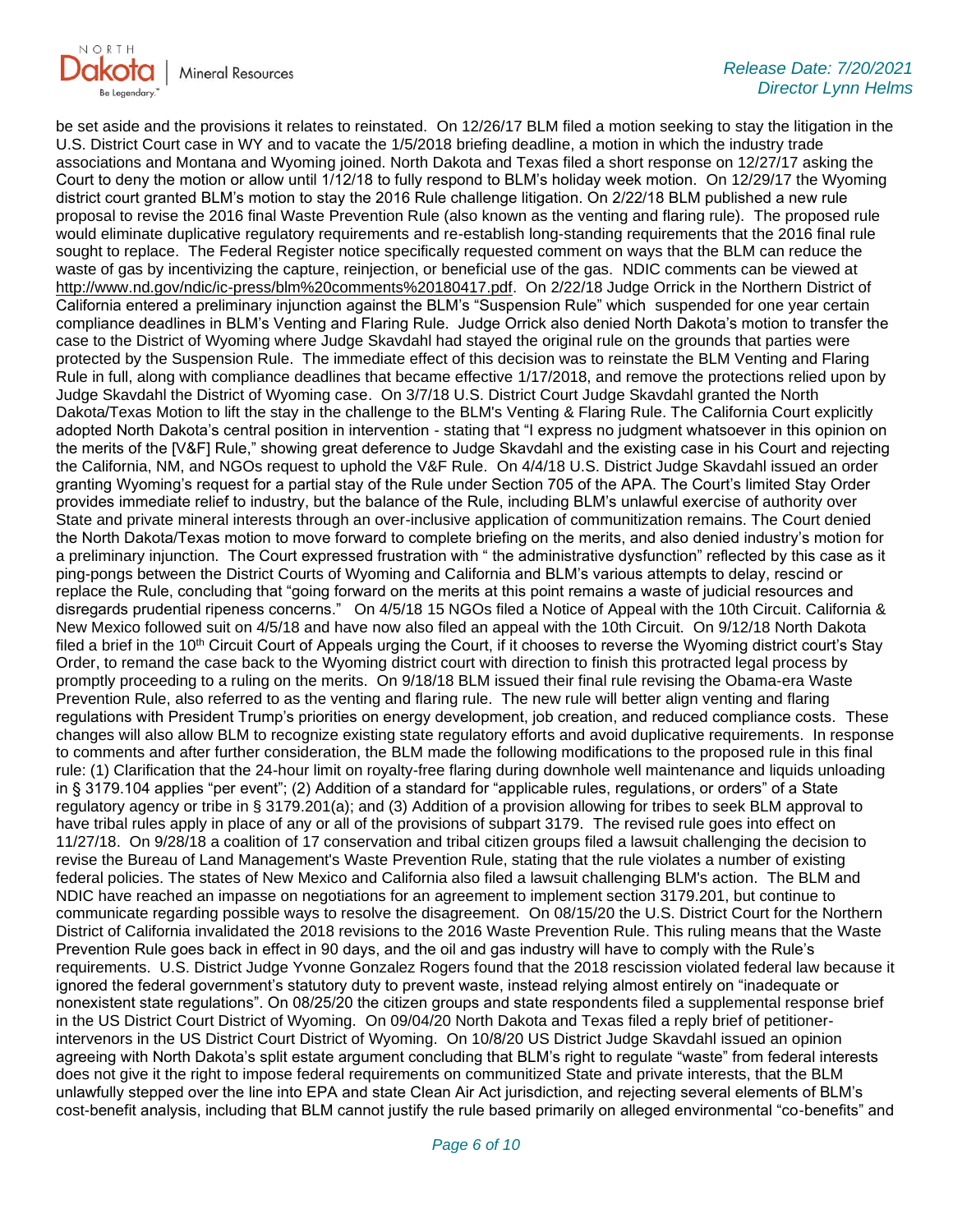

that BLM should not have used the so-called "global cost of carbon" in its calculations. He also wrote with some humor, reflecting on the tortured process of setting policy through litigation "So, three and a half years later, after several turns and loopty-loops, it seems the roller coaster has returned to the station, though the Court doubts any of the parties will be exiting the ride just yet, as it is likely this Court's decision will not end this ride but simply serve as a lift hill transporting it to another level." As expected, on 12/21/20, CA and NM appealed Judge Skavdahl's decision to the US Court of Appeals for the 10<sup>th</sup> Circuit.

**BLM** revised final regulations for hydraulic fracturing on federal and Indian lands were published in the CFR on 3/26/15 and they were scheduled to go into effect 6/24/15. North Dakota, Colorado, Utah, Wyoming, Western Energy Alliance, and IPAA filed for a preliminary injunction to prevent the rules going into effect until the case is settled. Following a lengthy hearing in Casper, Wyoming on 6/23/15, the court issued a stay on the rules. On 9/30/15 the court granted a preliminary injunction, preventing the rules from being enforced until litigation on the rule is final. The 10<sup>th</sup> Circuit Court of Appeals issued an order 3/10/16 denying the industry alternative motion for a stay. On 6/21/16 the court found the rule to be unlawful and ordered it set aside. The plaintiffs filed a motion with the US Court of Appeals for the Tenth Circuit to dismiss the appeal of the preliminary injunction. The Department of Justice on behalf of the BLM and the intervening environmental groups filed an appeal of the decision on the rule and oppose the motion to dismiss the appeal of the preliminary injunction. The North Dakota Response Brief to the US Court of Appeals for the Tenth Circuit was filed 9/15/16. NDIC comments on the rule can be found at<http://www.nd.gov/ndic/ic-press/BLM-comments-120625.pdf>. On 3/28/17 President Trump issued an executive order which in part directs "The Secretary of the Interior shall review the following final rules, and any rules and guidance issued pursuant to them, for consistency with the policy set forth in section 1 of this order and, if appropriate, shall, as soon as practicable, suspend, revise, or rescind the guidance, or publish for notice and comment proposed rules suspending, revising, or rescinding those rules". This rule is included in the list as item (i). On 5/4/2017 BLM filed a request asking the court to hold the appeal in abeyance as it will "soon" initiate a rulemaking process to revise or rescind the 2015 Rule, that it had the authority to issue the Rule, but conceding that the Rule does not reflect BLM's current priorities or policies, as reflected in certain recent Presidential Executive Orders. After the BLM submitted its filings the 10th Circuit Court Appeals immediately directed the petitioners (including North Dakota) and the intervenors to file briefs by 6/5/17 to respond to BLM's position. Two amicus groups that submitted merits briefs (the law school professors and former DOI officials) filed supplemental amicus briefs on the questions posed by the Court following the change of Administrations. The Court's Supplemental Order authorized the filing of these additional amicus briefs. Both briefs seek to capitalize on the BLM's continued insistence that it had the authority to issue the Rule (but concede that the 2015 HF Rule does not reflect BLM's current priorities or policies as reflected in certain recent Presidential Executive Orders). The two amicus groups solicit the Court to rule on the merits of the BLM and NGO appeals and to overturn the District Court decision, actually asking the Court to issue an advisory opinion on the BLM's authority. In addition to addressing the NGO arguments, North Dakota will respond to these two briefs in the context that all three parties are asking the Court to do what it is prohibited from doing by Article III of the U.S. Constitution. North Dakota filed a response brief 6/20/17 in support of the BLM action to put the rule in abeyance and take final action vacating the rule. Oral arguments before the 10<sup>th</sup> Circuit took place  $7/27/17$ . A recording of the oral arguments is now available on the home page of the court's website [http://www.ca10.uscourts.gov.](https://gcc02.safelinks.protection.outlook.com/?url=https%3A%2F%2Furldefense.proofpoint.com%2Fv2%2Furl%3Fu%3Dhttp-3A__www.ca10.uscourts.gov%26d%3DDwMGaQ%26c%3D2s2mvbfY0UoSKkl6_Ol9wg%26r%3D-wqsZnBxny594KY8HeElow%26m%3DUl_VtJUX6iW5pvHjCcBxUWtskC0F4Dhry3sPtcEHvCw%26s%3DlaRHiLDv5w8otcQWQjpn82WMieoB2AZ-Q4M1LFQPL5s%26e%3D&data=04%7C01%7Ckahaarsager%40nd.gov%7C6cf12c7622b04af0345608d94badc2d0%7C2dea0464da514a88bae2b3db94bc0c54%7C0%7C0%7C637624031935583717%7CUnknown%7CTWFpbGZsb3d8eyJWIjoiMC4wLjAwMDAiLCJQIjoiV2luMzIiLCJBTiI6Ik1haWwiLCJXVCI6Mn0%3D%7C1000&sdata=Fynsq2owgKOzrR44eBwh9iHAbfgAAtS2II4seszpte4%3D&reserved=0) NDIC filed comments supporting BLM's rescission of the rule that can be found at [http://www.nd.gov/ndic/ic-press/dmr-blm-comment17-9.pdf.](http://www.nd.gov/ndic/ic-press/dmr-blm-comment17-9.pdf) On 09/21/17 the 10th Circuit issued a split (2-1) decision to dismiss the appeals as prudentially unripe, vacate the district court's judgment invalidating the rule, and remand with instructions to dismiss the underlying action without prejudice. Appellees State of North Dakota, State of Colorado, State of Utah, and State of Wyoming's filed a Petition for Panel Rehearing And/Or Request for En Banc Determination on 11/03/17. On 11/06/17 the court ordered the appellants to file a response to the Petition on or before 11/20/2017. The En Banc rehearing request was denied. The 10<sup>th</sup> circuit court has not yet issued its mandate ending the current round of litigation in the Wyoming District court. The Ute tribe filed a motion on 1/12/18 asking the court to dismiss the appeals as moot based on the publication of the rescission rule and leave the WY court decision to vacate the rule in place. The court ordered the DOJ and BLM to file a response by 1/22/18. On 12/29/17 BLM published a final rule rescinding the 2015 Hydraulic Fracturing rules with 2 exceptions 1) the rule does not restore language requiring pre-approval of non-routine hydraulic fracturing operations and 2) the rule does not rescind changes to 43 CFR 3160 due to other rules published between 3/26/15 and 12/29/17 (electronic filing and venting & flaring rules). On 2/7/18 North Dakota filed a reply in support of its motion to dismiss the original rule appeal as moot pursuant to Federal Rule of Appellate Procedure 27(a)(4), and request that the Court should not issue the mandate, nor vacate the District Court's judgment based on two new and important developments: (1) on December 29, 2017, the Bureau of Land Management (BLM) promulgated a final rule rescinding the Hydraulic Fracturing Rule ("HF Rule"), and (2) on 1/24/2018, the Citizen Group Intervenors challenged the repeal of the HF Rule ("HF Repeal Rule") in the U.S. District Court for the Northern District of California.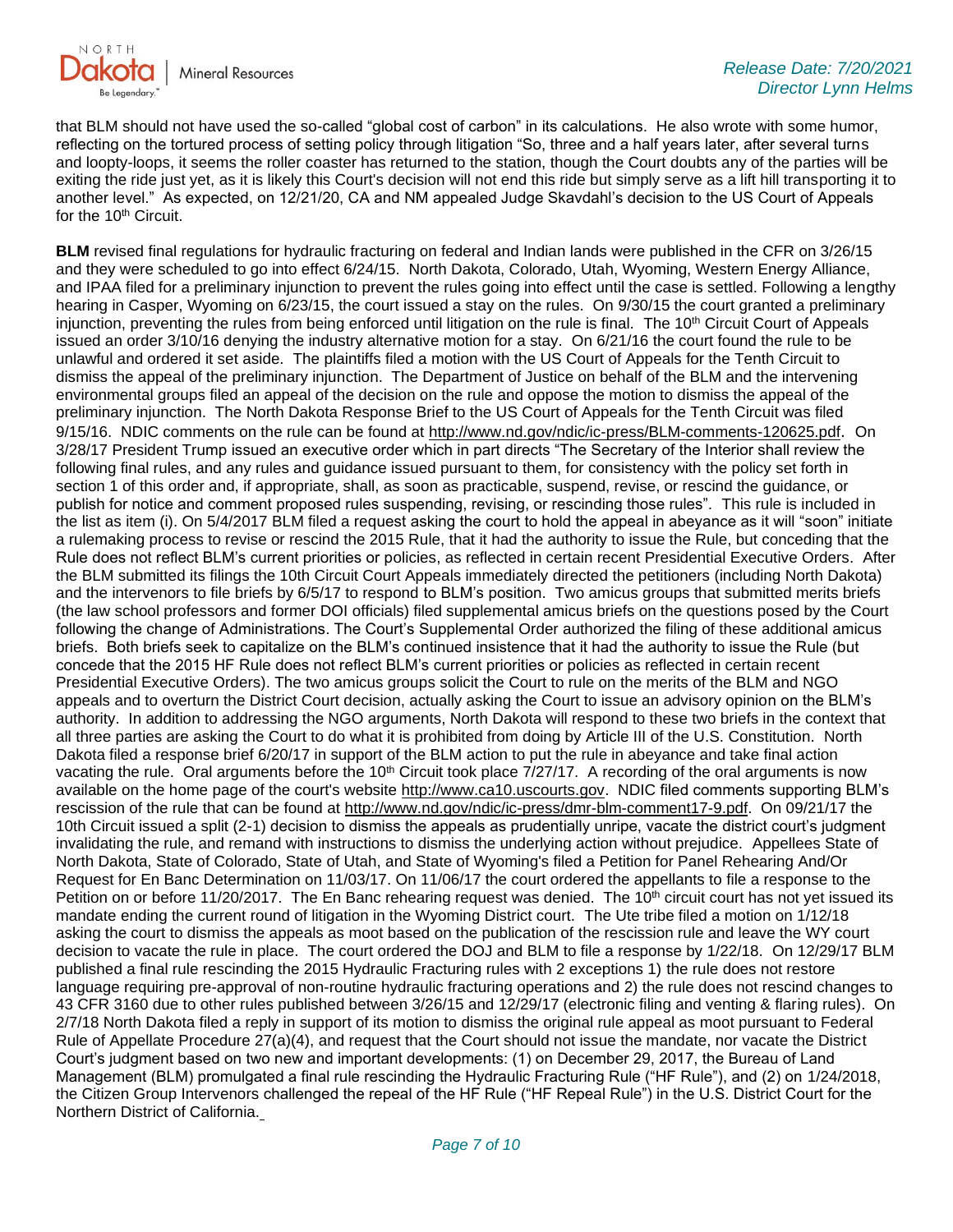

**CEC** On 02/25/2020 the Council on Environmental Quality published a proposal to modernize its National Environmental Policy Act (NEPA) regulations. On 03/09/2020 the NDIC submitted comments in support of the CEQ proposal. NDIC comments can be found at<http://www.nd.gov/ndic/ic-press/Council%20of%20Environmental%20Quality%20200309.pdf>. On July 15, 2020 the Trump administration issued an executive order to reduce the types and number of projects that will be subject to review under the NEPA, shorten the timeline for reviews, and drop a requirement that agencies consider the cumulative environmental effects of projects, such as their contribution to climate change. On 7/29/20 a coalition of 20 environmental justice, outdoor recreation and conservation groups — led by the Western Environmental Law Center (WELC) and Earthjustice — filed a lawsuit over CEQ's regulations in the U.S. District Court for the District of Northern California.

**CONGRESS** on 3/1/21 Democratic members of the United States House of Representatives Committee on Energy and Commerce filed the "Climate Leadership and Environmental Action for our Nation's Future Act" also known as the "CLEAN Future" Act to "address the climate crisis". The CLEAN Future Act would amend and require the new regulations under Clean Air Act (CAA), Safe Drinking Water Act (SDWA), Solid Waste Disposal Act (SWDA), Comprehensive Environmental Response, Compensation and Liability Act (CERCLA) of 1980, National Environmental Policies Act (NEPA) of 1969, Emergency Planning and Community Right-to-Know (EPCRA) Act of 1986, Energy Policy Act of 2005 (EPAct), Natural Gas Act , Federal Power Act, Public Utility Regulatory Policies Act of 1978, National Security Act of 1947, and the Securities Exchange Act of 193. The CLEAN Future Act would impose redundant regulations and net sequestration requirements on Enhanced Oil Recovery injection wells, reduce hydraulic fracturing by requiring expensive and redundant monitoring and testing as well as a new Environmental protection Agency database, repeal the exemption for aggregation of emissions for oil and gas sources under the Clean Air Act, which would force states to limit production to ensure attainment, label methane a "super pollutant" and require the Environmental Protection Agency to adopt regulations to reduce methane emissions and impose federal flaring controls to reduce routine flaring to 100% below 2017 levels by 2028, repeal the Oil and Gas E&P exemption under federal hazardous waste regulations and require EPA to promulgate regulations for hazardous oil and gas waste, including requirements for groundwater monitoring, siting, corrective action, and financial assurance, implement carbon fees, implement new Securities and Exchange Commission requirements for climate disclosures and for oil and gas reserves reporting.

**CONGRESS** on 4/13/21 Senators Cramer and Lujan filed the Revive Economic Growth and Reclaim Orphaned Wells Act – "REGROW Act" Providing states, tribes, and federal agencies \$4.275 billion for orphaned well cleanup on state and private lands; \$400 million for orphaned well cleanup on public and tribal lands; \$32 million for related research, development, and implementation to properly clean up and retire abandoned oil and gas wells which currently do not have a party responsible for them.

**EPA** On 08/21/2018 the U.S. Environmental Protection Agency (EPA) proposed a new rule to reduce greenhouse gas (GHG) emissions from existing coal-fired electric utility generating units and power plants across the country. This proposal, entitled the Affordable Clean Energy (ACE) Rule, establishes emission guidelines for states to use when developing plans to limit GHGs at their power plants. The ACE Rule replaced the prior administration's Clean Power Plan (CPP) and instead empowers states, promotes energy independence, and facilitates economic growth and job creation. Pursuant to President Trump's Executive Order 13873, which directed Federal agencies to review burdensome regulations, the EPA undertook a review of the CPP. Many believed the CPP exceeded EPA's authority under the Clean Air Act, which is why 27 states, 24 trade associations, 37 rural electric co-ops, and three labor unions challenged the rule. The Supreme Court issued an unprecedented stay of the rule. The proposal was published in the Federal Register on 8/31/18 and EPA took comment on the proposal for 60 days and held a public hearing. More information is available at [https://www.epa.gov/stationary-sources-air-pollution/proposal-affordable-clean-energy-ace-rule.](https://gcc02.safelinks.protection.outlook.com/?url=https%3A%2F%2Fwww.epa.gov%2Fstationary-sources-air-pollution%2Fproposal-affordable-clean-energy-ace-rule&data=04%7C01%7Ckahaarsager%40nd.gov%7C6cf12c7622b04af0345608d94badc2d0%7C2dea0464da514a88bae2b3db94bc0c54%7C0%7C0%7C637624031935593668%7CUnknown%7CTWFpbGZsb3d8eyJWIjoiMC4wLjAwMDAiLCJQIjoiV2luMzIiLCJBTiI6Ik1haWwiLCJXVCI6Mn0%3D%7C1000&sdata=qF2%2FUDkWTrvRJmG34FsJbu%2BTa90ZGwTT8IdTHnNw%2Fto%3D&reserved=0) On July 8, 2019, EPA issued the final Affordable Clean Energy rule (ACE) and repealed the Clean Power Plan. On the same day the American Lung Association and the American Public Health Association filed a challenge to the rules in the U.S. Court of Appeals for the District of Columbia. Since then, 22 states, the District of Columbia and six municipalities led by the state of New York lodged a challenge to the rules in the D.C. Circuit, followed closely by a third challenge brought by environmental groups. Numerous industry groups and power providers are seeking to intervene in the litigation in support of the ACE rule. The EPA has asked the court to expedite review of the challenges in the hope of achieving a resolution in the D.C. Circuit by summer of 2020.

**EPA** On 6/3/16 the final rule proposing a suite of changes to Clean Air Act permitting requirements for new and modified emissions sources in the oil and natural gas industry was published in the Federal Register. On 6/29/16 the NDIC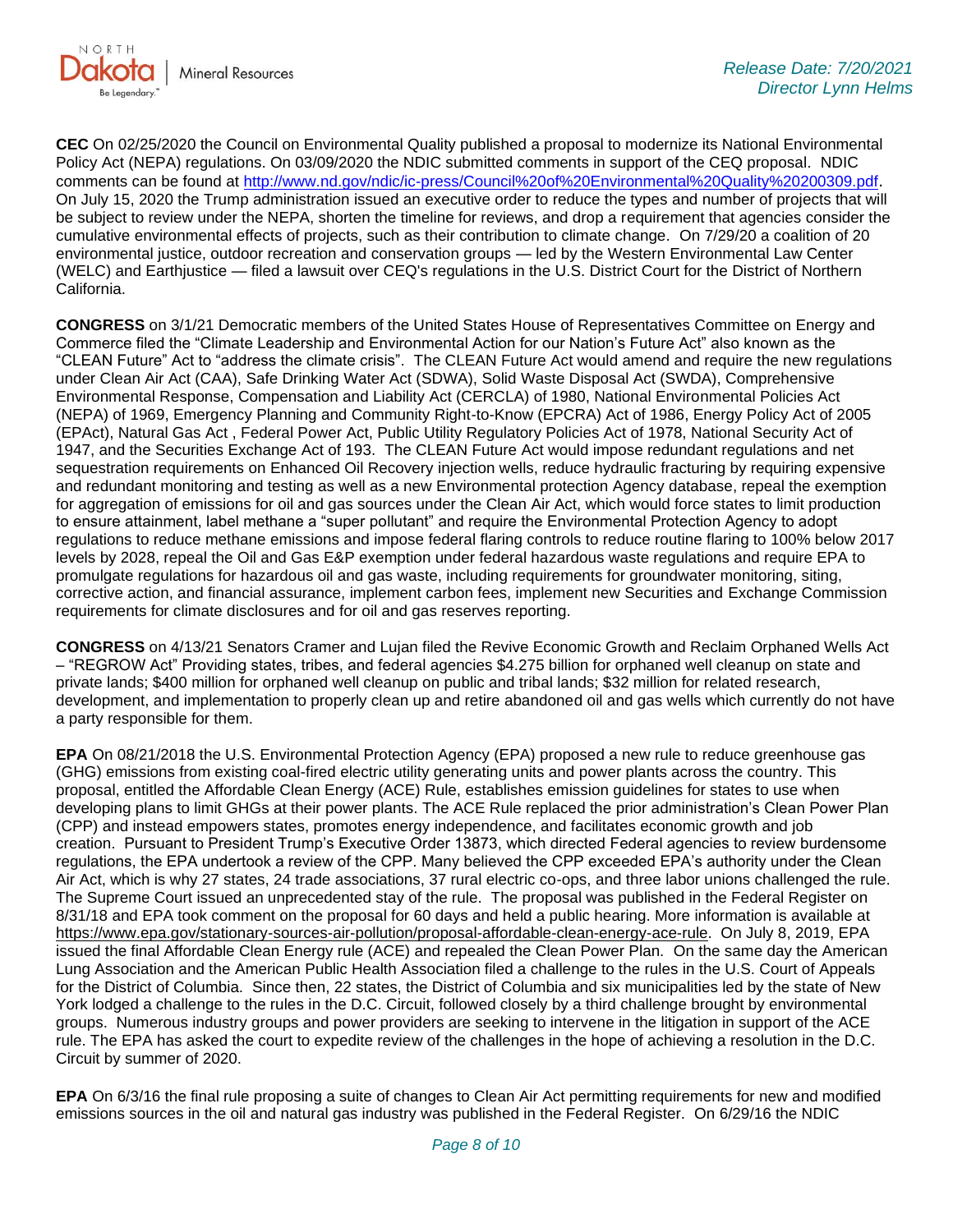

decided to file a Petition for Review with the US Appeals Court for the District of Columbia to defend the state's sovereign jurisdiction over oil and gas regulation. Thirteen other states have joined this effort. North Dakota declined the standard offer to explore settlement through the court's mediation program.

The proposed actions and NDIC comments are as follows:

o Proposed New Source Performance Standards – Docket ID number EPA-HQ-OAR-2010-0505. NDIC comments can be found at<http://www.nd.gov/ndic/ic-press/EPA-HQ-OAR-2010-0505.pdf>

o Draft Control Techniques Guidelines – Docket ID number: EPA-HQ-OAR-2015-0216. NDIC comments can be found at <http://www.nd.gov/ndic/ic-press/EPA-HQ-OAR-2015-0216.pdf>

o Proposed Source Determination Rule – Docket ID number: EPA-HQ-OAR-2013-0685. NDIC comments can be found at <http://www.nd.gov/ndic/ic-press/EPA-HQ-OAR-2013-0685.pdf>

o Proposed Federal Implementation Plan for Implementing Minor New Source Review Permitting in Indian Country – Docket ID number: EPA-HQ-OAR-2014-0606. NDIC comments are at [http://www.nd.gov/ndic/ic-press/EPA-HQ-OAR-](http://www.nd.gov/ndic/ic-press/EPA-HQ-OAR-2014-0606.pdf)[2014-0606.pdf](http://www.nd.gov/ndic/ic-press/EPA-HQ-OAR-2014-0606.pdf).

North Dakota et al. and EPA have filed motions to govern further proceedings and briefing schedules. On 3/28/17 President Trump issued an executive order which in part directs "The Administrator shall review the final rule entitled "Oil and Natural Gas Sector: Emission Standards for New, Reconstructed, and Modified Sources," 81 Fed. Reg. 35824 (November 3, 2016), and any rules and guidance issued pursuant to it, for consistency with the policy set forth in section 1 of this order and, if appropriate, shall, as soon as practicable, suspend, revise, or rescind the guidance, or publish for notice and comment proposed rules suspending, revising, or rescinding those rules." On 4/7/17 EPA filed a motion to hold the cases in abeyance. On 6/8/17 the NGO environmental groups challenged EPA's November 5th decision to issue a 90 day stay of the Rule's upcoming implementation dates. The NGOs argue that EPA's justifications for its stay (onerous implementation costs and excessive state administrative burdens) of the Rule were already raised and rejected by EPA during EPA's original rulemaking and that the requirements of a "judicial stay" are not met. The NGO's action is a new case, filed in the D.C. Circuit. They have also filed an emergency motion asking the Court to immediately vacate EPA's decision. On November 3 the DC Circuit court issued a 2:1 decision granting the NGO petition and vacating EPA's 90 day stay of the rule. North Dakota filed an amicus brief in support of the EPA stay. On 7/13/17 the same DC Circuit court granted an EPA motion to recall the mandate and granting 14 days for then EPA to seek reconsideration or review by the full court. API and WVA along with other states filed petitions for rehearing en banc, but on 8/10/17 the entire DC Circuit issued an order denying the API and WVa et al States petitions. EPA now proposes a 2-year stay of certain provision in the oil and gas NSPS. North Dakota filed comments on 8/9/17 in support of the proposed 2-year stay. On 11/8/17 EPA published a Federal Register notice request for supplemental comments relating to the current Administration's efforts to change course on the oil and gas sector methane regulations put in place by the Obama Administration. North Dakota did not submit additional comment to EPA because the North Dakota comments submitted on 8/9/17 correctly advocate that EPA's rationale for the two year stay also justifies outright repeal of the original Rule, so it justifies a two year stay. On 9/11/18 EPA proposed targeted improvements to the 2016 New Source Performance Standards for the oil and gas industry that streamline implementation, reduce duplicative EPA and state requirements, and significantly decrease unnecessary burdens on domestic energy producers. This oil and gas targeted improvements package is expected to save up to approximately \$484 million in regulatory costs from 2019 – 2025 or \$75 million annually. NDIC comments can be found at<http://www.nd.gov/ndic/ic-press/EPA-HQ-OAR-2017-0757.pdf>. On 9/14/20 EPA's final Methane Rule was officially published in the Federal Register, making the rollback effective. On the very same day, a group of states filed a new lawsuit in the D.C. Circuit asking the court to review EPA's new methane regulations. A number of environmental groups followed suit the next day, asking the court to put an emergency halt to the rule. On 9/17/20 the D.C. Circuit issued an administrative stay, which temporarily freezes the EPA's rollback from taking effect while the court considers a long-term suspension of the rule. The court's order states that the administrative stay "should not be construed in any way as a ruling on the merits." On 10/14/20 North Dakota moved to intervene and on 1/22/21 filed a brief in support of the 2020 rule and requesting dismissal of petitioner's claims.

5/14/21 EPA is taking the first step to develop a proposed rule to reduce methane and other harmful pollutants from new and existing sources in the oil and natural gas industry. Today's actions are in response to President Biden's Executive Order 13990. "As we move forward to reduce pollution from oil and gas operations, it is vitally important to hear from all stakeholders, including those from impacted communities and industry," said EPA Administrator Michael S. Regan. President Biden's Executive Order "Protecting Public Health and the Environment and Restoring Science to Tackle the Climate Crisis" called on EPA to consider issuing a proposed rule by September 2021 to strengthen standards for methane emissions from new, reconstructed, and modified oil and natural gas sources and to address methane emissions from existing sources.

How to share input: